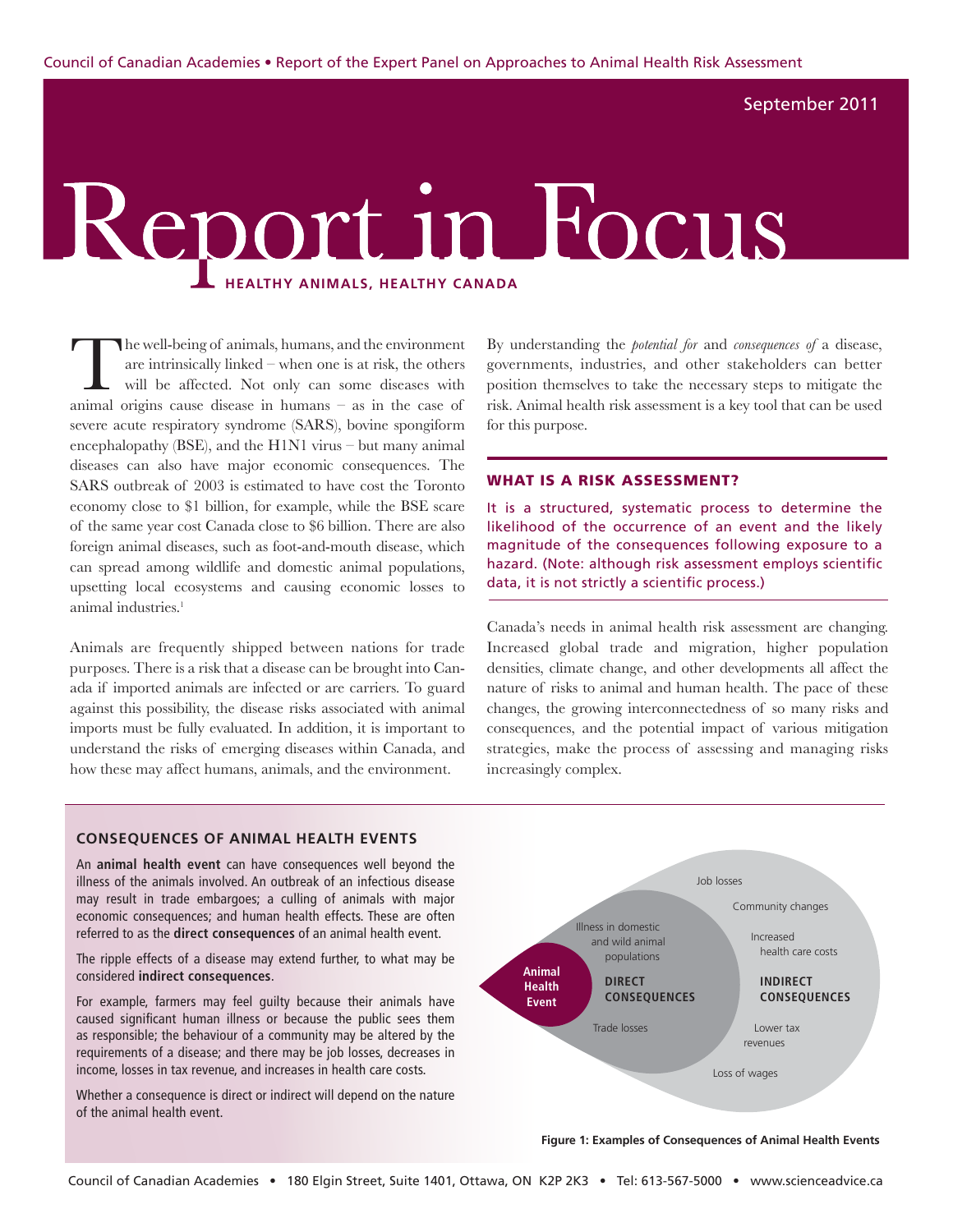Animal health risk assessment can be most effective as a tool for decision-making when undertaken in the context of an integrated, multidimensional approach (IMDA).



# Responding to the Question

The Canadian Food Inspection Agency (CFIA) has the federal responsibility for conducting animal health risk assessments in Canada. To adapt to Canada's changing needs, the Minister of Agriculture and Agri-Food, on behalf of the CFIA, approached the Council of Canadian Academies (the Council) to examine:

### **"the state and comprehensiveness of risk assessment techniques in animal health science, specifically pertaining to risks which may impact human health."**

In response to this question, the Council assembled a multidisciplinary panel of 12 experts from Canada, the United States, and the United Kingdom. This Expert Panel was chaired by Dr. Alastair Cribb, Professor and Dean of the Faculty of Veterinary Medicine at the University of Calgary. The Panel's report is based on a review of academic literature, risk assessment frameworks, policy reviews, and risk assessments; interviews with representatives from government, industry, and academia; and the Panel's expertise.

#### key Definitions:**<sup>2</sup>**

**Emerging Diseases –** A disease that is new to a population or is increasing in prevalence in an area where it may have existed before to a much lesser extent.

**Zoonotic Diseases –** A disease that is common to both animals and humans. Zoonotic diseases result from infectious agents (e.g., bacteria, viruses, prions, protozoa, or parasites). These diseases may be carried by animals but they are able to infect humans or to evolve from an animal disease into one that can have sustained human-to-human transmission.

**Multiple Criteria Decision Analysis –** A tool that supports decision-making by providing a structured framework for integrating many different types of input on a multi-faceted question or problem, and showing the relative weight of each of the inputs in a transparent way.

### Key Findings

Through the assessment process, the Panel found that Canada is well-equipped to meet the needs of importation and international trade obligations. The Panel also determined that adopting an integrated, multidimensional approach (IMDA) to risk assessment would help to serve both these areas and the broader goals of risk assessment – that is, to better inform decisions about current risks, emerging threats, and optimal risk management strategies. Such an approach could be achieved through moving in the following directions:

**Consider a broader range of consequences –** To fully comprehend a risk, it is necessary to first understand the full range of important consequences that could result from it. Currently, many risk assessments conducted by the CFIA largely focus on trade implications and animal health. Where necessary, human health consequences are assessed by the Public Health Agency of Canada. Considering a broader range of consequences, however, such as changes in communities and environmental consequences, could better reflect the "real costs" of animal disease outbreaks (see Figure 1). So too could a more integrated assessment of risks to animals, humans, and the environment.

Recognizing the time and resource constraints under which the CFIA and other organizations involved in animal health risk assessment operate, and the broad range of potential consequences of an animal health event, the Panel acknowledges that it is not possible to consider all potential consequences in each and every risk assessment. It maintains however, that the selection of consequences should be carried out in a systematic fashion with decisions on which consequences to include or exclude reported in a transparent way. Moreover, the Panel proposes that the direct and indirect outcomes of management options form part of these considerations in the risk assessment process.<sup>3</sup>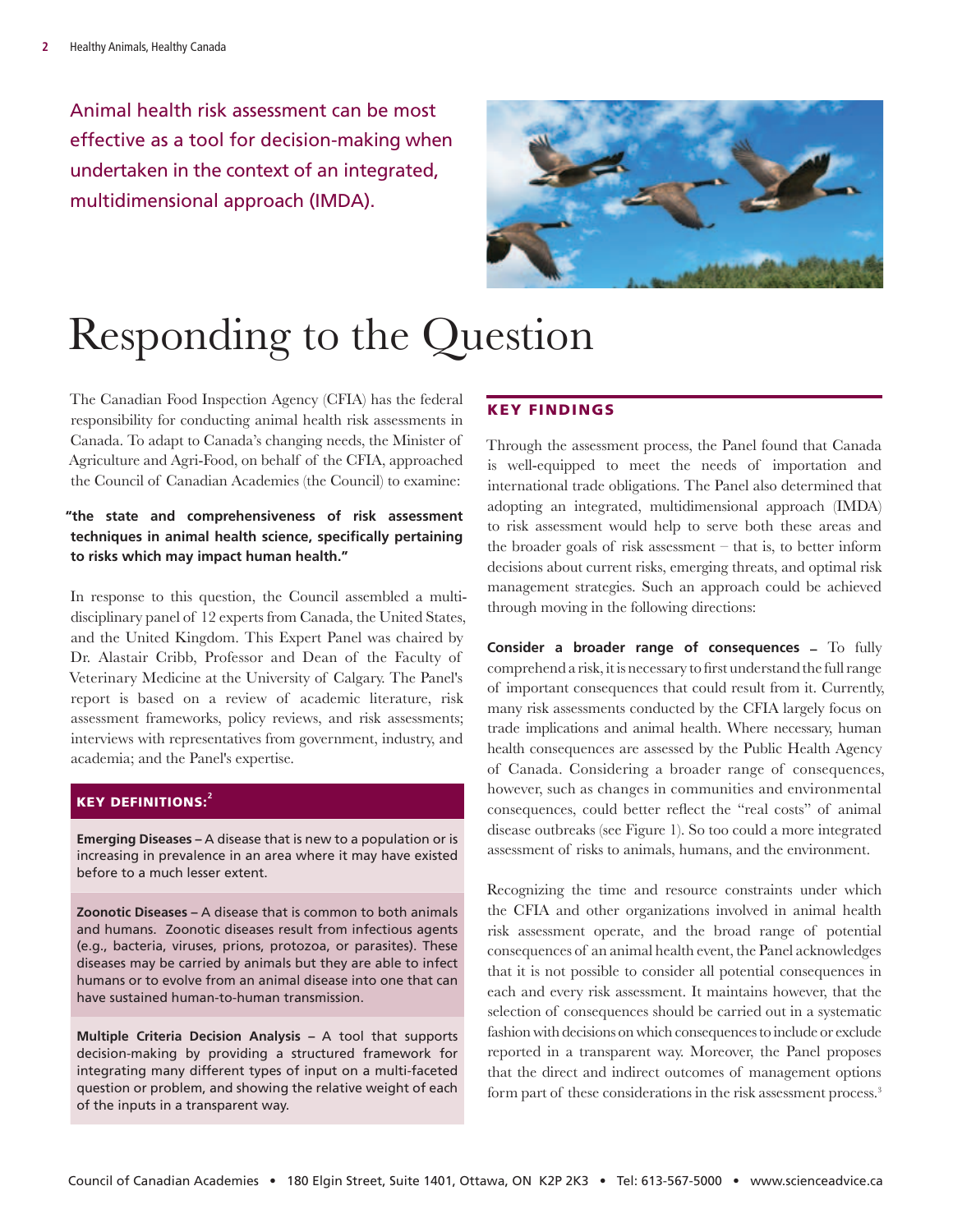**Expand access to expertise –** Consideration of a broad range of consequences requires access to a wide range of expertise. Three approaches that could help expand the current expertise in animal health risk assessment are (i) to increase access to wider training opportunities for risk assessors and managers, (ii) to facilitate more applied animal health research targeted at the interface between animal and human health, and (iii) to integrate more tools and methodologies from other fields into the risk assessment process. Each of these three initiatives would allow risk assessors to benefit from advancements made in a variety of fields (see the box on right), thereby keeping the discipline of animal health risk assessment in Canada on the cutting edge.

**Widen stakeholder consultation –** Stakeholder consultation contributes to informed and responsive risk management decisions. Stakeholder involvement in the risk assessment process can also facilitate the uptake of risk management decisions, many of which are ultimately implemented by stakeholders in the field.

Currently, stakeholders who request a risk assessment (typically, importers or government agencies) are consulted at the beginning and end of the process. Consulting a wider group in a structured way at key points throughout the process, can result in a more comprehensive understanding of the risks and potential impacts of various management strategies. As illustrated by the experiences of agencies such as the U.K. Human Animal Infection and Risks Surveillance group, and as urged in policy reviews such as the National Research Council *Science and Decisions* report, there are ways to integrate stakeholder input without threatening the scientific integrity of the risk assessment process or jeopardizing the timelines for assessment completion. Again, the key is to have an established, structured process in place for making this happen.

**Enhance transparency of decisions –** For stakeholders to have effective input into risk assessments, the process itself must be as transparent as possible. Widening consultation is one element of improved transparency; making the results of risk assessments public is another. As it stands, the majority of risk assessments conducted by the CFIA remain confidential. But it may be possible to make more risk assessment documents publicly available, as is the case in other countries such as Switzerland and the United Kingdom.

Transparency is enhanced by a clear recording of the decisions made in the context of a risk assessment. Using a multiple criteria decision analysis approach, or a similar framework, would facilitate documentation of all decisions made and preserve that information for use in subsequent risk assessments.



## **Potential Disciplinary Contributions to Animal Health Risk Assessment**

Tools and methods from a range of fields can contribute to animal health risk assessment. Examples include:

- **• Economics:** Econometrics and cost-benefit analysis can be applied to determine the economic consequences of animal health events and risk management options.
- **• Social sciences:** Community case studies and social theory can help to better understand the psycho-social consequences of animal health events.
- **• Engineering:** multiple criteria decision analysis provides a useful framework for conducting risk assessments in the animal health context.
- **• Ecology/environmental science:** Simulation models and environmental impact studies can assist in understanding the interconnections between animals, humans, and the environment.

**Institute Structured Prioritization –** Resources available for conducting risk assessments will always fall short of the potential risks that could be assessed. In practice, this means resources are often consumed by the assessment of immediate threats, which limits the ability to conduct research into long-term threats.

The Panel's emphasis on putting a structured system in place to prioritize risk assessments while, at the same time, setting aside dedicated resources for research into future risks would contribute to both timely completion of ongoing day-to-day assessments (e.g., import risk assessments, regulatory reviews, and immediate threats) and effective planning for future needs through foresight assessments (e.g., strategic assessments of potential future threats and plans for mitigation strategies).

An integrated, multidimensional approach is not inconsistent with Canada's international obligations and guidelines relating to animal health risk assessment. Some of Canada's major trading partners have already adopted aspects of this approach. For more information visit **www.scienceadvice.ca/en/animalhealth.aspx**.